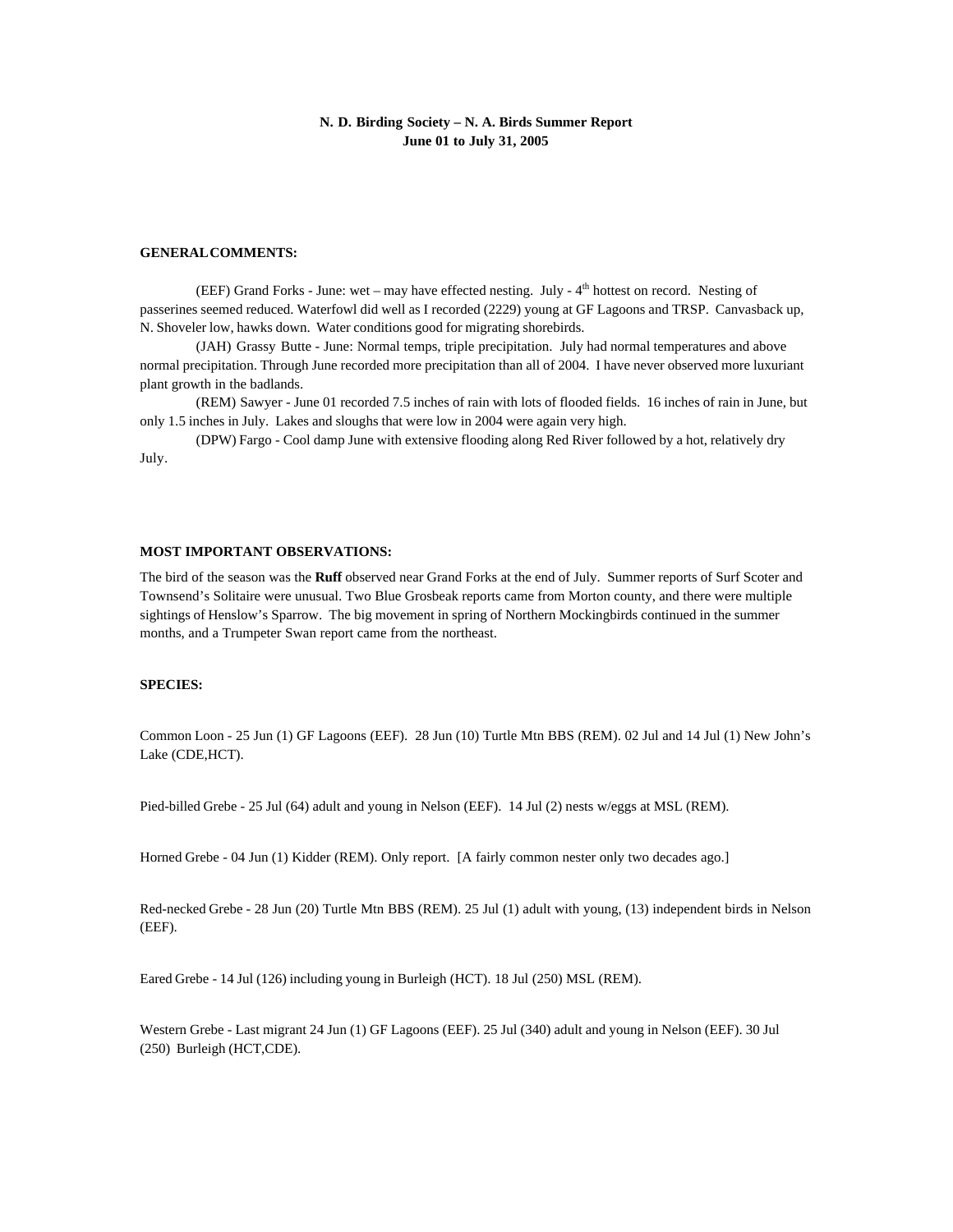Clark's Grebe - 05 Jun (2) Pearl Lake, Stutsman (CDE,HCT). 05 Jun (1) Kidder (REM). 19 Jun (2) Benson (DOL). 14 Jul (4) Burleigh (HCT). All reports.

Am. White Pelican - 19 Jul (500) Arrowwood NWR (PRS). 25 Jul (247) KSNWR (EEF). 30 Jul (250) Burleigh (HCT,CDE). The mass exodus of the summer of 2004 occurred again with all but 3,000 birds leaving the nesting island at Chase Lake NWR.

Double-crested Cormorant - 03 Jun (400) adults and young, Audubon NWR (REM). 14 Jul (225) Burleigh (HCT).

Am. Bittern - 04 Jun (4) Kidder, Foster (REM). Watched an adult gorging on minnows before flying off into a field to suspected nest sight at KSNWR (DOL).

Least Bittern - 16 Jun (1) Lake Bertha (PB).

Great Blue Heron - 26 Jul (66) at 3 rookery locations in Grand Forks Co (EEF). 30 Jul (87) including young in Burleigh (HCT,CDE).

Great Egret - 26 Jul (1) KSNWR (EEF). 30 Jul (22) Cass (DLK).

Snowy Egret - 10 Jun (2) DeWald Slough (HCT). 17 Jul (2) LLNWR (HCT,BG,NR). 30 Jul (4) Cass (DLK).

**Little Blue Heron** - One present beginning of period near Lake Alice NWR in Towner Co (fide DOL). 01 Jun (Kurt Tompkins, BBC). 07 Jun (Cami Dixon).

Cattle Egret - 03 Jun (75) Kidder (REM). 10 Jun (114) DeWald Slough (HCT). 23 Jun (1) near Beach (JK). [Casual in w. ND.]

Green Heron - 04 Jun (1) Mickelson Field, N. Fargo (DPW). 29 Jul (1) and 31 Jul (2) El Zagel, N. Fargo (DPW).

Black-crowned Night Heron - 16 Jun (90) Lake Bertha (PB).

White-faced Ibis - 07 Jun (9) LLNWR (AV). 25 Jun (30) Burke (REM). [New colony.] 30 Jun (50) at a colony now established at CSNWR (Tedd Gutzke).

Turkey Vulture – 01 Jun (6) Barnes (JL). 02 Jun (1) nw of KSNWR (EEF). 14 Jun (15) Slope (REM).

Snow Goose - 17 Jun (3) Sheridan (REM). (2) Throughout period at McKenzie Slough, Burleigh (HCT,CDE). Came across small groups frequently during June. Are these nonbreeders in no hurry to get north? (DOL).

Canada Goose - 03 Jun (70) over Hope (DLK). 18 Jul (160) MSL (REM).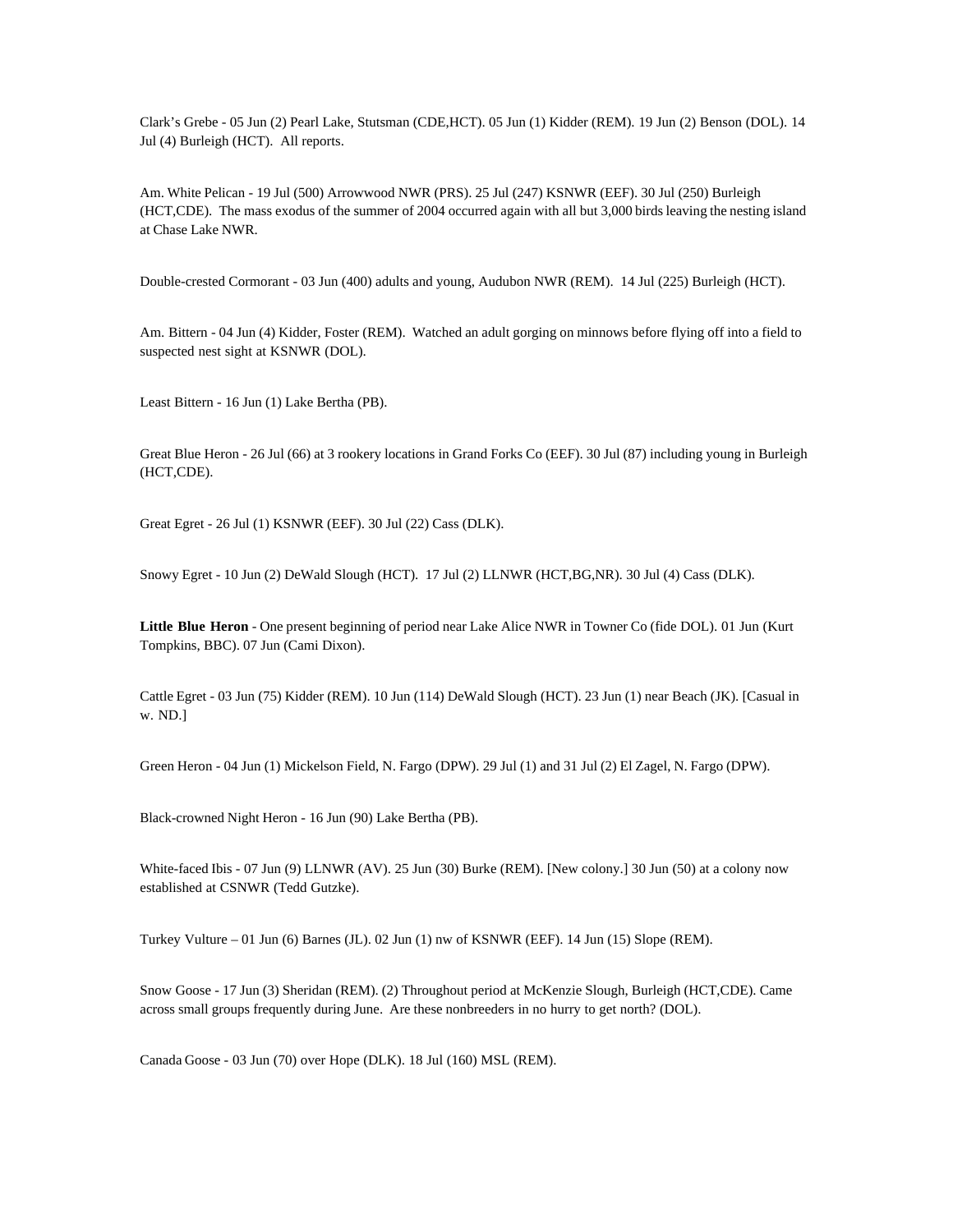**Trumpeter Swan** - (2) at Agnes Marsh, but didn't stay long. 1-2 miles west of Orr in Grand Forks Co (DOL), photographed.

Wood Duck - 01 Jun (28) Morton (HCT). 01 Jul (7) adults with 2 broods (13) at Tesoro Refinery, Mandan (HCT).

Gadwall - Fledging began 23 Jun with (644) young produced in Grand Forks Co (EEF). 23 Jul (100) MSL, with lots of broods still at EOP (REM).

Am. Wigeon - 14 Jul (1) adult with (5) young at Rath WPA, east of Wing (HCT). Otherwise present.

Am. Black Duck - 01 Jun (1) GF Lagoons (EEF). 30 Jul (1) McKenzie Slough (HCT,CDE). [First in 10+ years for Bismarck.]

Mallard - 03 Jun (300) loafing males KSNWR (EEF). (816) young produced at GF Lagoons (EEF). 30 Jul (200) Burleigh (REM, SDL).

Blue-winged Teal - 25 Jun (400) Burke (REM). Broods to EOP. (102) young produced at GF Lagoons (EEF).

Cinnamon Teal - 10 Jun (1) s. of Goose Lake, Emmons (HCT).

Northern Shoveler - 10 Jun (11) fledged young with adult at GF Lagoons, (93) young produced (EEF). 29 Jul (45) MSL (REM).

N. Pintail - 01 Jun (7) fledged young with adult at GF Lagoons, (88) young produced (EEF). 24 Jun (200) McHenry (REM).

Green-winged Teal - 25 Jun (50) Burke (REM). 22 Jul (4) fledged young at KSNWR (EEF).

Canvasback - 02 Jun (31) fledged young in 4 broods at GF Lagoons, (236) young produced (EEF). 18 Jul (35) MSL with broods to EOP (REM).

Redhead - 22 Jun (398) adults at GF Lagoons (EEF). (197) young produced by EOP (EEF).

Ring-necked Duck - 22 Jun (24) GF Lagoons (EEF). 03 Jul (hen with brood) at Agnes Marsh, a long overdue nesting record for Grand Forks Co (DOL), photographed. 09 Jul another hen and brood at Hofer WPA, Grand Forks Co (DOL).

**Greater Scaup** - 07 Jul (1) GF Lagoons (EEF). 18 Jul (1) LLNWR (HCT,BG,DM,MM,NR). [Accidental away from Grand Forks in summer.]

Lesser Scaup - 18 Jul (110) MSL (REM). 30 Jul broods in Burleigh (REM, SDL), (HCT,CDE).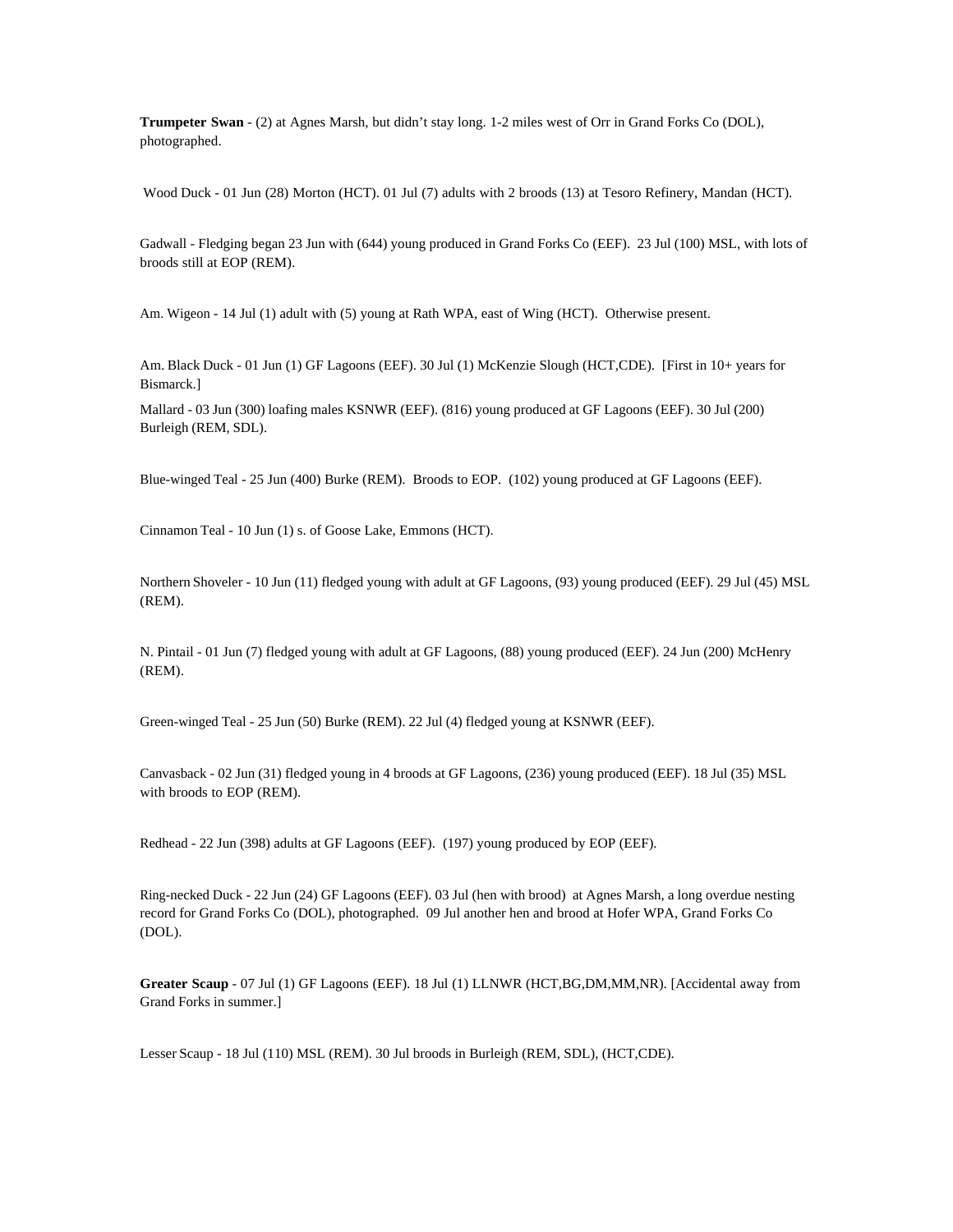**Surf Scoter** - 03 Jul (1) photographed at LLNWR by visiting Indiana birder Riley Case (fide MAG). [3<sup>rd</sup> summer report.]

Bufflehead - 10 Jun (20) USNWR (REM). 28 Jun (broods) in Bottineau and Rollette (REM). 30 Jul (30) adults and young in Burleigh (CDE,HCT).

Com. Goldeneye - 20 Jun (2) Eddy (PRS). 28 Jun (2) Bottineau (REM). 12 Jul (2) GF Lagoons (EEF).

Hooded Merganser - 06 Jul (13 adults, 20 young in 6 broods) Tesoro Refinery, Mandan (HCT). 23 Jul (10) GF Lagoons (EEF).

Ruddy Duck - 07 Jul (4) fledged young at GF Lagoons (EEF). 18 Jul (375) MSL (REM). 28 Jul (300) GF Lagoons (EEF).

Osprey - 10 Jun (1) Icelandic SP, Pembina (DOL). 15 Jun (1) Ward (REM). 23 Jun (1) Audubon NWR (CH).

Bald Eagle - 13 Jun (1) CSNWR (REM). 20 Jun (on nest) at Fordville Dam, Grand Forks Co (EEF), raised one young (DOL). Adults seen on 5 dates in KSNWR area (EEF). 10 Jul (2) adults (2) young near Cross Ranch SP, Oliver (SE, fide HCT).

Northern Harrier – 04 Jun a nest with 6 eggs in Pierce (WE). Fledged young around 13 Jul but fewer than last year in Grand Forks Co (EEF). 30 Jul (10) Sheridan, Burleigh (REM, SDL).

Sharp-shinned Hawk - 23 Jul begging fledged young at Denbigh Exp Forest in McHenry (REM).

Cooper's Hawk - 04 Jul (1) carrying food in Burleigh (CDE). 11 Jul (4) on nests in GF Cemetery (EEF). Up to 4 pair / square mile of urban habitat in GF, obviously very successful (DOL). Nest at TRNP North Unit, but unsure how it fared. (JAH).

Broad-winged Hawk - 18-19 Jun (1) Sully's Hill NGP, Benson (DOL). 28 Jun (1) Bottineau (REM). 02 Jul (1) Trefoil Park, N. Fargo. 19 Jul (1) Foster (1) (PRS). [Observation coincided with flooding in the Red River after a cold damp June (DPW).]

Swainson's Hawk - 15 Jun (1) year old bird in Bowman Co (REM). 25 Jul (8) Nelson (EEF).

Red-tailed Hawk - 30 Jul (17) northcentral ND (REM, SDL), (14) Burleigh (HCT,CDE).

Ferruginous Hawk - 13 Jun nest with young in McHenry (REM). 19 Jun (3) Kidder (REM). 21 Jun Historical Grand Forks Co Oakville nest vacated (EEF), as the pair used an adjacent tree 100 feet away from traditional location hopefully not the end of an era (DOL). 3 nest locations in Burleigh (HCT). 14 Jul (3) Burleigh (HCT).

Golden Eagle - 14 Jun (2) Morton (REM). 08 Jul (1) Morton (HCT,CDE). 01 Jul (1) imm attacked a coyote pup repeatedly before giving up in the TRNP North Unit (JAH).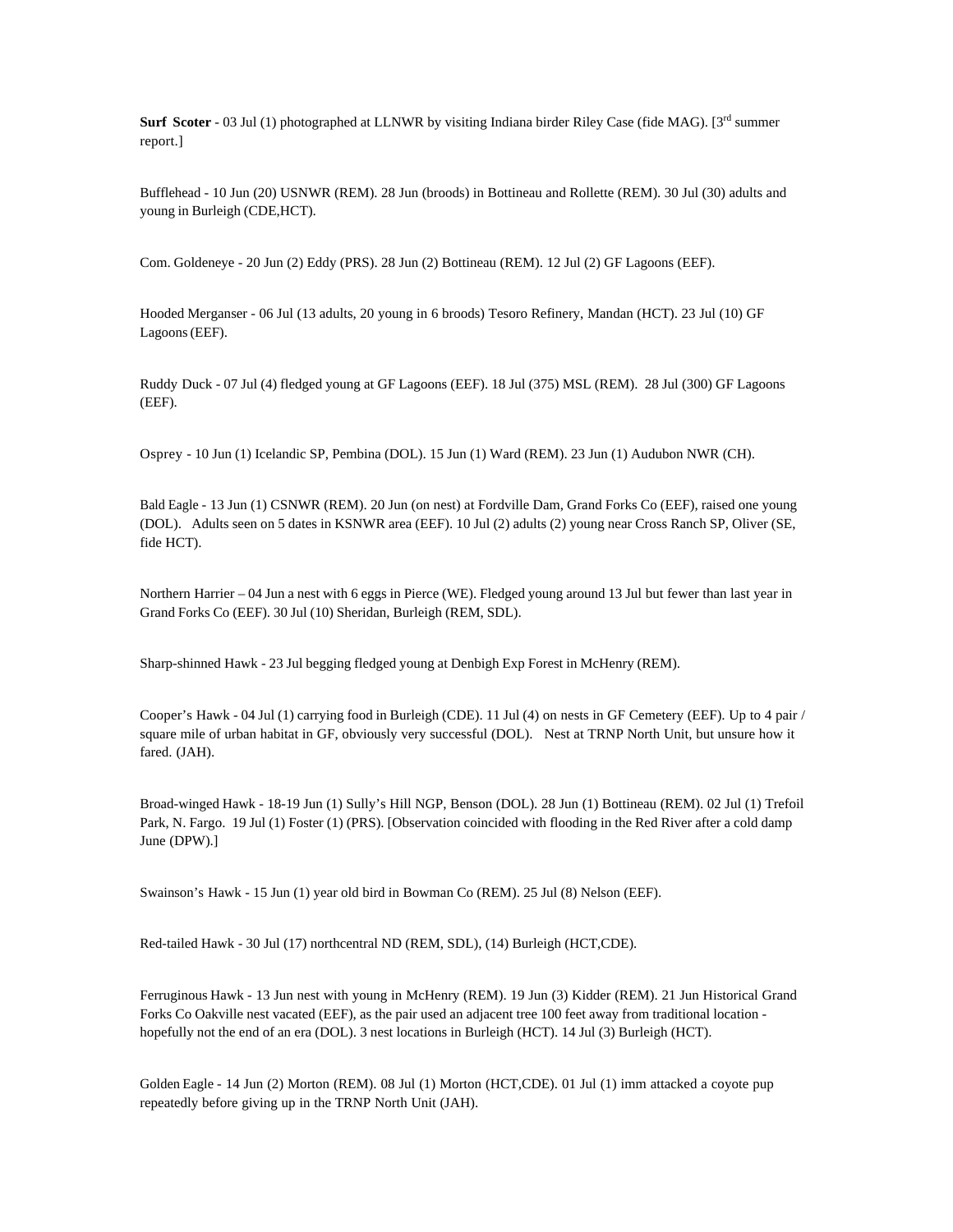Am. Kestrel - 15 Jun (8) sw ND (REM). This species is in noticeable decline in ND. (REM). 4 fledged young in Juniper group camp in TRNP North Unit (JAH).

Merlin - 30 Jun (2) Oak Park (REM). 15 Jul (1) seen and heard calling in Fargo (DLK). 31 Jul (1) MSL (REM). Know of two successful nestings in Grand Forks (DOL).

Peregrine Falcon – BOP the family of (4) successfully hatch in Fargo at the Bank of the West building the end of May, but one perished in first week of July (fide KRC). 7 July sightings from 08 Jul to 29 Jul at GF Lagoons (EEF). 21 Jul (1) MSL (REM). 25 Jul (1) Lake Darlingdam, USNWR (Darla Leslie, Dean Knauer). 30 Jul (1) Burleigh (REM,SDL).

Prairie Falcon - 18 Jul (1) LLNWR (GK). 2 young fledged from a usual location at TRNP North Unit (JAH).

Gray Partridge - 09 Jul adults with (7) young in Morton (HCT,CDE), but still rare in Bismarck area - only seen on 2 dates (CDE).

Ring-necked Pheasant - 08 Jun (93) Emmons (HCT). 24 Jun (110) Douglas Creek BBS, McLean (REM). Lots of broods the EOP in Burleigh area (CDE).

Sharp-tailed Grouse - 18 Jul (10) Burleigh (HCT,BG,DM,MM,NR). 30 Jul brood in Burleigh (REM,SDL). 3 broods with 20 chicks in McKenzie Co (JAH).

Greater Prairie-Chicken - 19 Jun (1) Lake Bertha (RHO). [Rare in Cass Co.]

Wild Turkey - Broods reported at Des Lacs NWR 25 Jun (REM), Morton 13 Jul (HCT), and Sawyer 22 Jul (REM).

Yellow Rail - 02 Jun (1) e. of Warwick in Benson Co (DOL). 11 Jun (2) Ransom (DLK). 15 June (20) northeast ND (DOL). 19 June (good numbers) w. of Edinburg (DOL). 25 Jun (4) Grand Forks Co (EEF). 23 Jul (1) Buffalo Lodge Lake, McHenry (REM). Also (1) in Pembina Co (DOL).

Virginia Rail - 03 Jun (lots) of calling birds north and east of Carrington (DOL). 27 Jun (adult and fledged young) Grand Forks Co (EEF). 23 Jul (6) McHenry (REM).

Sore - 11 Jun (7) Ward (REM). 25 Jun (6) Grand Forks Co (EEF). 23 Jul (8) McHenry (REM).

Am. Coot - 04 Jun (2) fledged young at KSNWR (EEF). 12 Jun feeding young at Des Lacs NWR (REM). 30 Jul (22) Burleigh (HCT,CDE).

**Sandhill Crane** – 04 Jun (1) near Sawyer (Doug Chapman).

Black-bellied Plover - 04 Jun (1) Kidder (REM). Last 15 Jun (1) GF Lagoons (EEF).

Am. Golden Plover - First 22 Jul (1) KSNWR (EEF).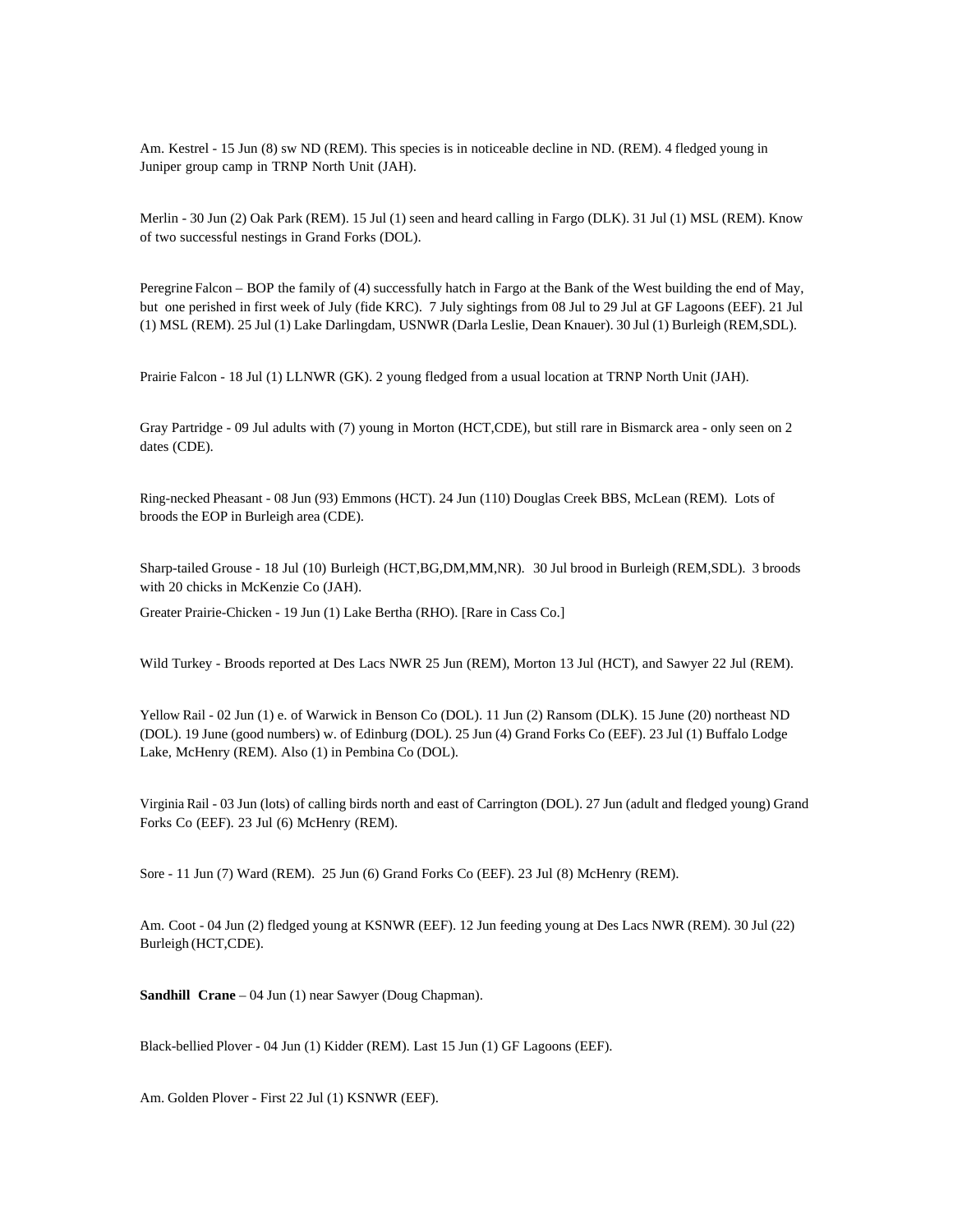**Snowy Plover** - 31 May (1) Lake Etta (Kim Risen) while leading a birding tour. Bird still present through at least 05 Jun (CDE,JPL,RHO,DNS,PHS,HCT).

Semipalmated Plover - Last spring 06 Jun (3) Arrowwood NWR (PRS). First fall 16 Jul (5) Burleigh (HCT,CDE). 30 Jul (100) Rice Lake WMA, Burleigh (DNS,REM,SDL,CDE,HCT). 31 Jul (81) McHenry (REM).

Piping Plover - 01 Jun (2) with 3 eggs at LLNWR (GK,EK). 03 Jun (2) Audubon NWR, (4) Lake Etta, Kidder (REM). 04 Jun (1) Pierce (WE). 30 Jul (5) Burleigh (REM,SDL).

Killdeer - 30 Jul (253) Burleigh (HCT,CDE). Several observations of dependent young.

Am. Avocet - 15 Jun (5) on nests at TRSP, KSNWR (EEF). 22 Jun (4) fledged young at GF Lagoons (EEF). 30 Jul (720) Burleigh (REM,SDL), (700) Burleigh (HCT,CDE).

Greater Yellowlegs - First fall 25 Jun (6) Sawyer (REM). 29 Jun (30) Arrowwood NWR (PRS). Peak 26 Jul (59) TRSP, KSNWR (EEF).

Lesser Yellowlegs - First fall 17 Jun (1) Sheridan (REM). Peak 23 Jul (604) KSNWR (EEF).

Solitary Sandpiper - First fall 09 Jul (3) Morton (CDE,HCT). Peak 12 Jul (7) Burleigh (CDE).

Willet - 19 Jun (40) Kidder (REM). 11 Jul fledged young at TRSP, KSNWR (EEF). Peak 29 Jul (53) MSL (REM).

Spotted Sandpiper - Peak 17 Jul (66) MSL (REM). 30 Jul (44) Burleigh (HCT,CDE).

Upland Sandpiper - 25 Jun (9) Ransom (DLK). 19 Jun (20) Kidder (REM). Peak 01 Jul (125) Solen BBS in Morton, Souix (MAG). 18 Jul dependent young in Morton (HCT,BG,MM,NR). Last to EOP.

**Whimbrel** - 01 Jun (1) LLNWR (Doug Chapman).

Long-billed Curlew - 14 Jun 2 adults and 2 young in Slope (REM). 24 Jun (3) Golva BBS, Golden Valley (MAG).

Hudsonian Godwit - 24 Jul (2) Pierce (REM). 30 Jul (1) Rice Lake WMA, Burleigh (CDE,HCT), (REM,SDL).

Marbled Godwit - 06 Jun (1) fledged young in Grand Forks Co (EEF). 18 Jun (365) Burleigh, Kidder (REM). 08 Jul (450) Arrowwood NWR (PRS). 30 Jul (187) Burleigh (HCT,CDE).

Ruddy Turnstone - Peak 04 Jun (15) Horsehead Lake (HCT,CDE). Last 19 Jun (3) Devils Lake (DOL). First fall? 14 Jul (2) Devil's Lake (PB). 25 Jul (1) GF Lagoons (EEF). Only July report.

Sanderling - Peak 02 Jun (350) Lake Etta, Kidder (DNS). 04 Jun (200) Kidder (REM). Last spring 19 Jun (2) Devils Lake (DOL). First fall 14 Jul (1) MSL (REM). Peak 25 Jul (13) GF Lagoons (EEF).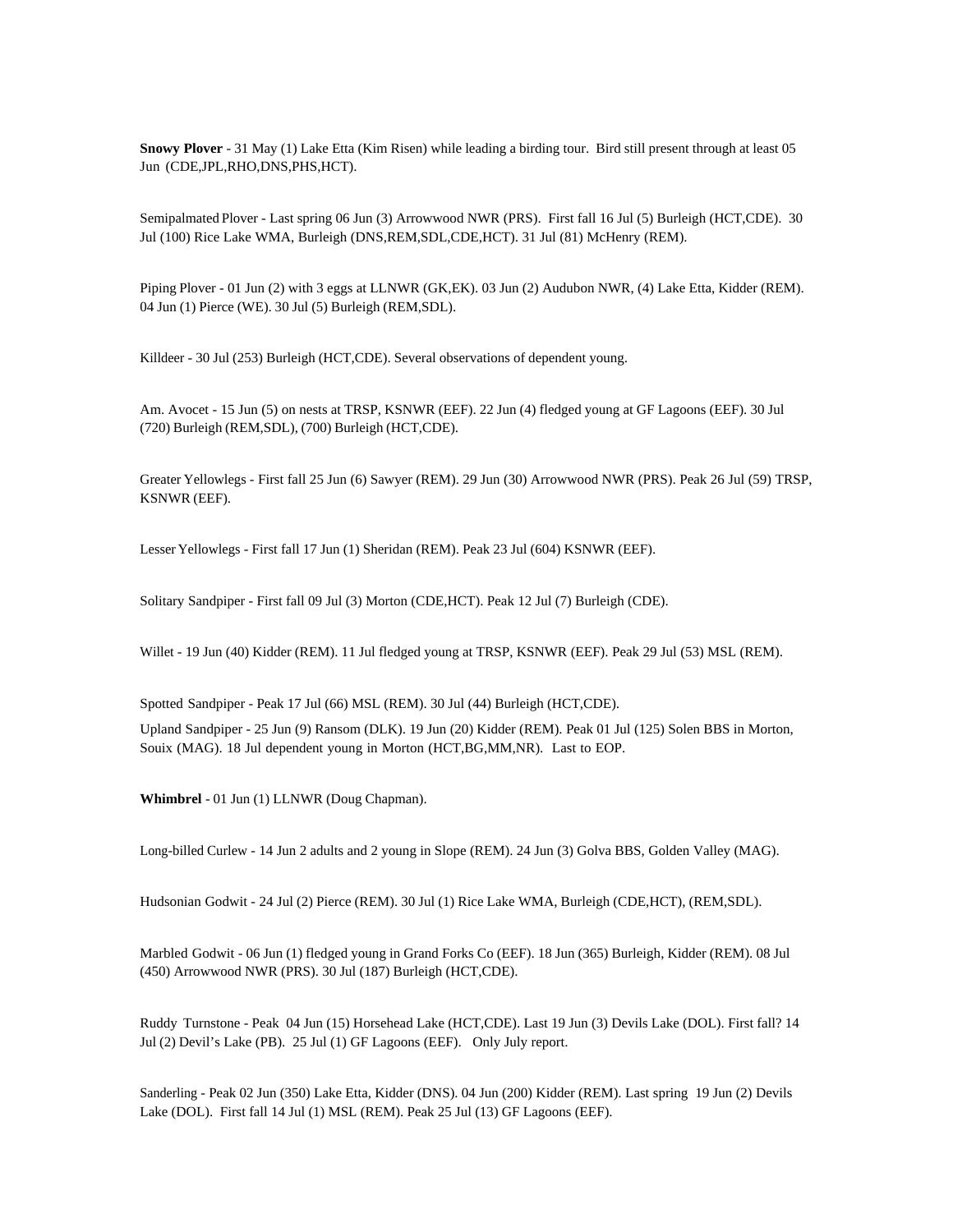Semipalmated Sandpiper - 04 Jun (348) KSNWR, GF Lagoons (EEF). Last spring 13 Jun (10) GF Lagoons (EEF). First fall 12 Jul (1) GF Lagoons (EEF). Fall peak 31 Jul (2075) McHenry (REM).

Least Sandpiper - First 02 Jul (1) Salt Lake, Burleigh (CDE,HCT). Peak 16 Jul (186) Burleigh (HCT).

White-rumped Sandpiper - BOP. Peak 03 Jun (800) Kidder (REM). Last 12 Jun (4) Lostwood NWR (REM).

Baird's Sandpiper - Spring peak 01 Jun (105) GF Lagoons (EEF). Last spring 19 Jun (1) LLNWR (CDE). First fall 14 Jul (59) Burleigh (HCT). Peak 26 Jul (200) GF Lagoons (EEF).

Pectoral Sandpiper - First fall 13 Jul (4) TRSP, KSNWR (EEF). Peak 26 Jul (150) GF Lagoons (EEF).

Dunlin - Peak 01 Jun (25) GF Lagoons (EEF). 03 Jun (3) Kidder (REM). Last 06 Jun (1) GF Lagoons (EEF).

Stilt Sandpiper - Last spring 11 Jun (3) MSL (REM). First fall 28 Jun (9) KSNWR (EEF). Peak 31 Jul (2300) McHenry (REM).

Buff-breasted Sandpiper – First "Late June" (1) Alkali Lake (NAS) Sanctuary (DBu). 30 Jul (1) Harriet Lake, Burleigh (CDE,HCT). Peak 31 Jul (7) McHenry (REM). All reports.

**Ruff** - 25 Jul (1) female documented and photographed at GF Lagoons (EEF). [9<sup>th</sup> report for the state.]

Short-billed Dowitcher - First 28 Jun (10) KSNWR (EEF). Peak 08 Jul (61) n. of GF Lagoons (EEF).

Long-billed Dowitcher - First fall 19 Jun (1) McKenzie Slough, Burleigh (CDE). Peak 30 Jul (1156) Burleigh (HCT,CDE).

Wilson's Snipe - 16 Jun (13) Stutsman (PRS). 25 Jun (9) Ransom (DLK). 02 Jul (12) Burleigh (HCT,CDE). 23 Jul (6) McHenry (REM).

Am. Woodcock - 13 Jun (1) one flushed a few yards from residence during a period of time where the Red River was flooding in N. Fargo. This is my second summer sighting (DPW).

Wilson's Phalarope - 14 Jul (1225) Burleigh (HCT). Peak 24 Jul (2200) McHenry, Pierce (REM).

Red-necked Phalarop e - Last spring 13 Jun (8) MSL (REM). First fall 08 Jul (2) KSNWR,TRSP (EEF). Fall peak 24 Jul (425) McHenry (REM).

Franklin's Gull - Lingered at GF Lagoons to 18 Jun (2) (EEF). 10 Jun (1000s) at CSNWR (REM). 30 Jul (1500) Sheridan (REM,SDL).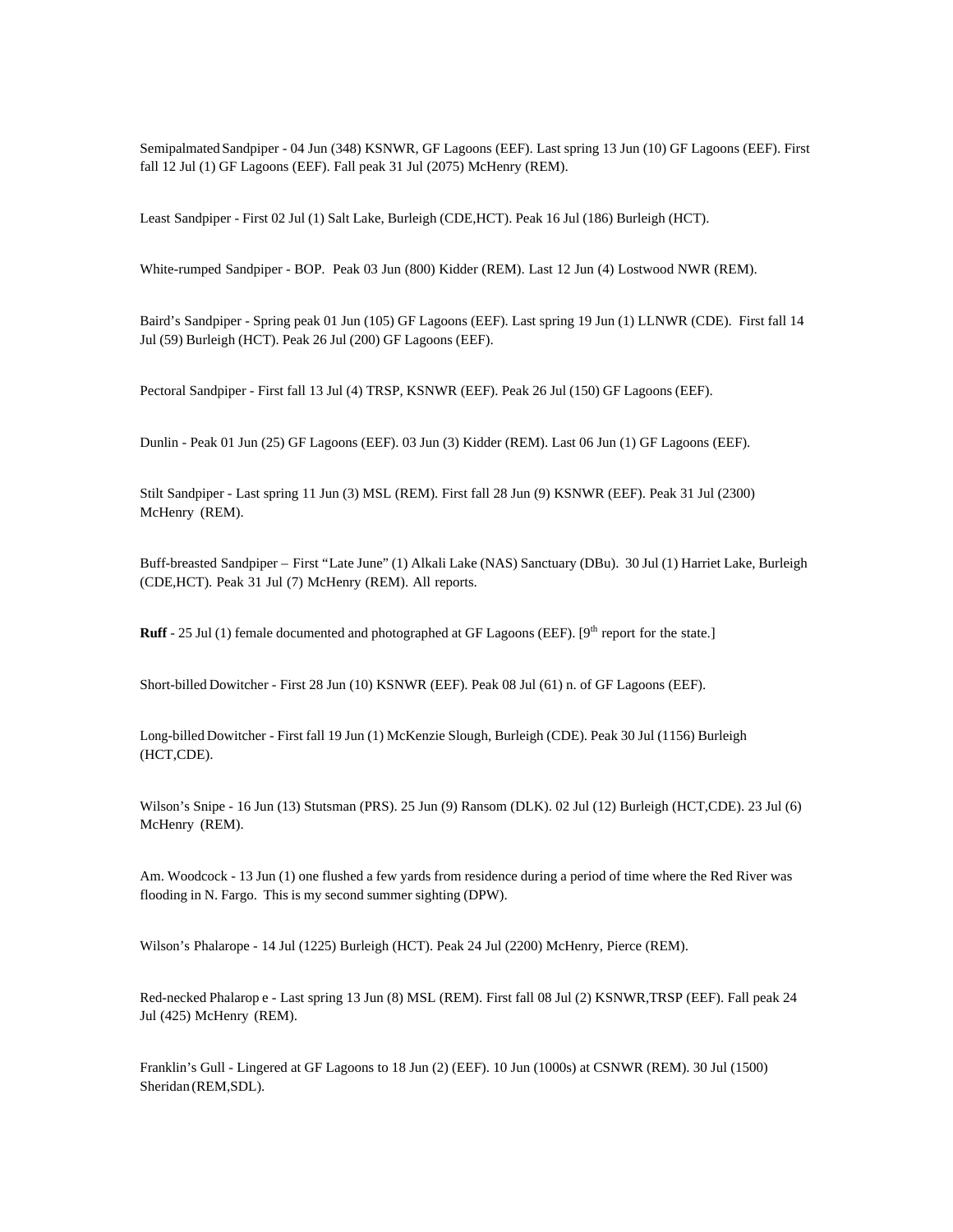Bonaparte's Gull - 17 Jun (4) McHenry (REM). 19 Jun (several) at Devils Lake (DOL). 27 Jul (2) GF Lagoons (EEF). All reports.

Ring-billed Gull - 03 Jun (5000) Audubon NWR (REM). 10 Jun (1000) CSNWR (REM). 14 Jul young of year at MSL (REM).

California Gull - 03 Jun (500) Audubon NWR (REM). 02 Jul (1000) Salt Lake (HCT,CDE). 14 Jul young of year at MSL (REM). Observed during period at the GF/Nelson County line (DOL).

**Herring Gull** - 03 Jun (4) adults at Audubon NWR (REM,CH). [Possible nesters.]

Caspian Tern - 22 Jun (1) MSL (REM). 09 Jul (6) KSNWR (EEF). 14 Jul (2) New John's Lake, Burleigh (CDE,TKE).

Common Tern - 03 Jun (12) nests at Audubon NWR (REM). 04 Jun (200) Kidder (REM). 02 Jul (300) Salt Lake, Burleigh (HCT,CDE). 30 Jul (65) feeding young in Burleigh (REM,SDL).

Forster's Tern - 25 Jul (16) Nelson (EEF). 02 Jul (20) n. Burleigh (HCT,CDE).

Least Tern - 16 Jun (12) Oliver, Morton on Missouri River (HCT).

Black Tern - 25 Jun a nest with eggs found in Burke (REM). 18 Jul (65) MSL (REM).

Rock Dove - 15 Jul (150) Bismarck/Mandan (HCT).

Eur. Collared Dove - 03 Jun (1) Steele (REM). 09 Jun adult with fledged young in nest and adult on nest at EOP in Grand Forks (EEF). 16 Jul (2) Mandan as they have been for 2 years (CDE,LRE). Early July (2) in spruce tree in northeast Jamestown (TB). For the month of July (1-2) visited feeder sporadically at residence (LDI).

Mourning Dove - 25 Jun (45) in a mile in Grand Forks Co (EEF). 01 Jul (215) Solen BBS (MAG). 24 Jul (150) northcentral ND (REM).

Black-billed Cuckoo - Peak 04 Jun (3) Griggs (JL). 11 Jun (4) Sheyenne Grasslands (DLK). 24 Jun (2) McLean (REM). 23 Jun and 07 Jul (1) McKenzie (JAH). 19 reports.

**Yellow-billed Cuckoo** - 04 Jun (1) Oak Grove Park (DPW,CMN). 29 Jun (2) Hettinger (Jan Sailer).

Great Horned Owl - 18 Jun (6) 2 family groups of fledged young in Burleigh (CDE). 16 Jul (3) Burlington (SDL,GTL).

Burrowing Owl - 03 to 04 Jun (1) Foster (DOL,CDE,SDL,REM,PRS,HCT). 14 Jun (6) Slope (REM). 19 Jul (26) including young at multiple towns in southeast Morton county (HCT,EI).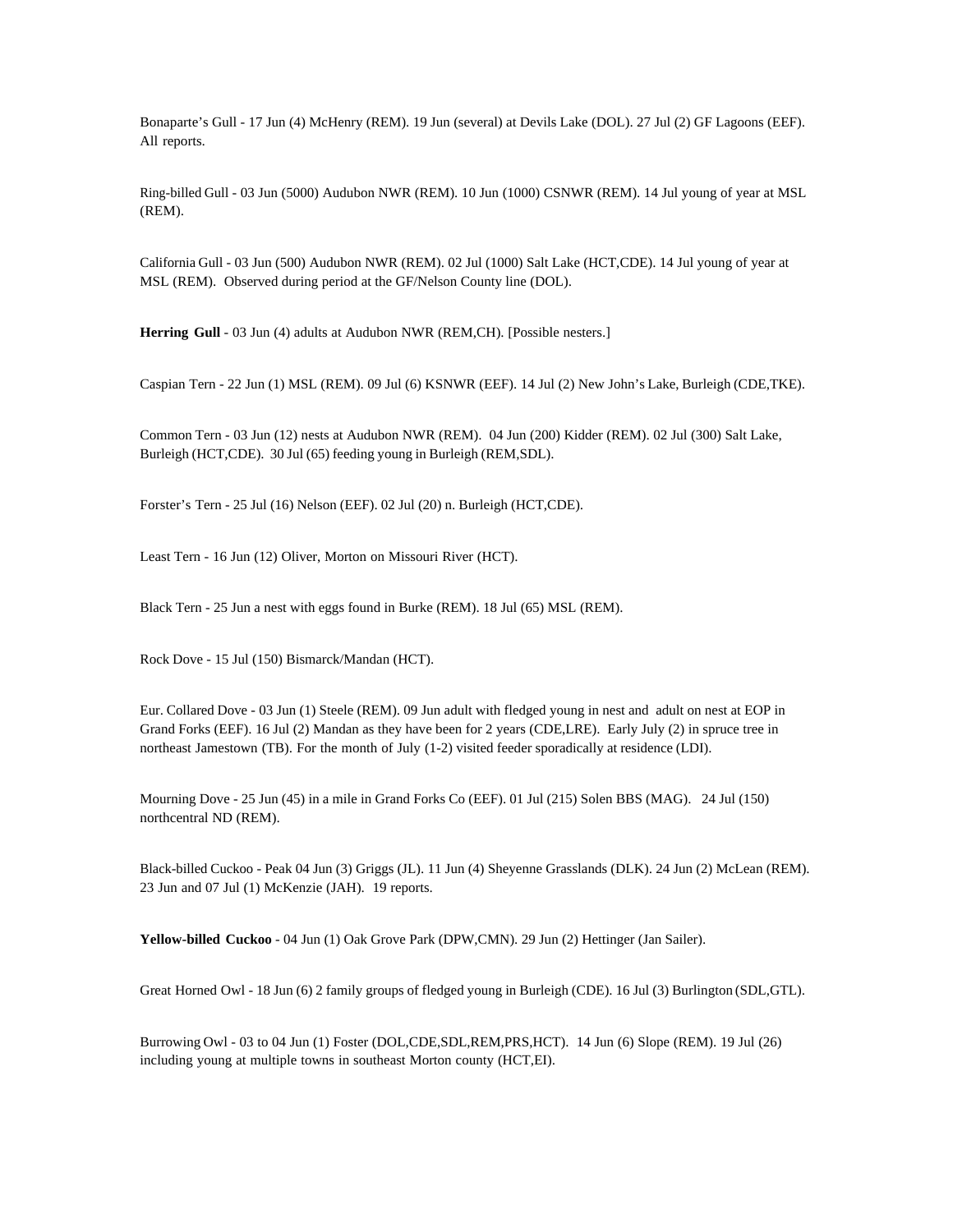Barred Owl - 11 Jun (1) Sheyenne Grasslands (DLK). 26 Jun (pair) still present, calling north of Grand Forks (fide DOL).

Long-eared Owl - 10 Jun Nesting confirmed in Eldon Hillman WPA, couple miles north of Icelandic SP in Pembina county (DOL).

Short-eared Owl - 16 Jul (3) Stutsman (PRS). 11 sightings of singles in summer period in Grand Forks Co, Stutsman, Burleigh, Kidder, Bowman Co.

Common Nighthawk - 04 Jun (4) Kidder, Foster (REM). 16 Jun (4) Morton, Burleigh (HCT). Calling birds mid-June in Grand Forks, but may no longer be nesting (DOL).

Chimney Swift - 25 Jun (1) Kenmare (REM). 19 Jun (10) Bismarck (CDE). 11 Jul (8) adult and young in Grand Forks (EEF).

Ruby-throated Hummingbird - 25 Jun (3) Burlington (SDL). 30 Jul (4) Bismarck yard (DB). Otherwise singles reported.

Belted Kingfisher - 08 Jun (2) Tesoro Refinery, Mandan (HCT). 23 Jun Adult feeding young in Ward (REM).

Red-headed Woodpecker - 15 Jul (6) including 2 young in Bismarck yard (LF).

Red-bellied Woodpecker - 11 Jun (2) calling in Sheyenne Grasslands (DLK).

Yellow-bellied Sapsucker - 11 Jun (5) Sheyenne Grasslands (DLK). 28 Jun (1) McHenry, (2) Rollette (REM).

Downy Woodpecker - 15 Jul (7) including young in Bismarck yard (LF).

Hairy Woodpecker - 26 Jun feeding young in Sawyer (REM).

N. "Yellow-shafted" Flicker - 24 Jun (11) McLean (REM). 14 Jul (3) fledged young in Grand Forks Co (EEF). 18 Jul (12) Morton (HCT,BG,MM,NR).

Pileated Woodpecker - 04 Jun (2) N. Fargo (DPW). 11 Jun (1) Sheyenne Grasslands (DLK). 19 Jun (1) Sully's Hill NGP (DOL). 28 Jun (1) Bottineau (REM). Two nests found fledging young at TRSP, and Central Park in Grand Forks (DOL).

Olive-sided Flycatcher - 01 Jun (2) Grand Forks Co (EEF). 09 Jun (1) Grand Forks Co (EEF). Also observed by (DOL) the beginning of June.

W. Wood-Pewee - 15 Jun (3) Slope (REM). Thoughout period at TRNP North Unit campground (JAH).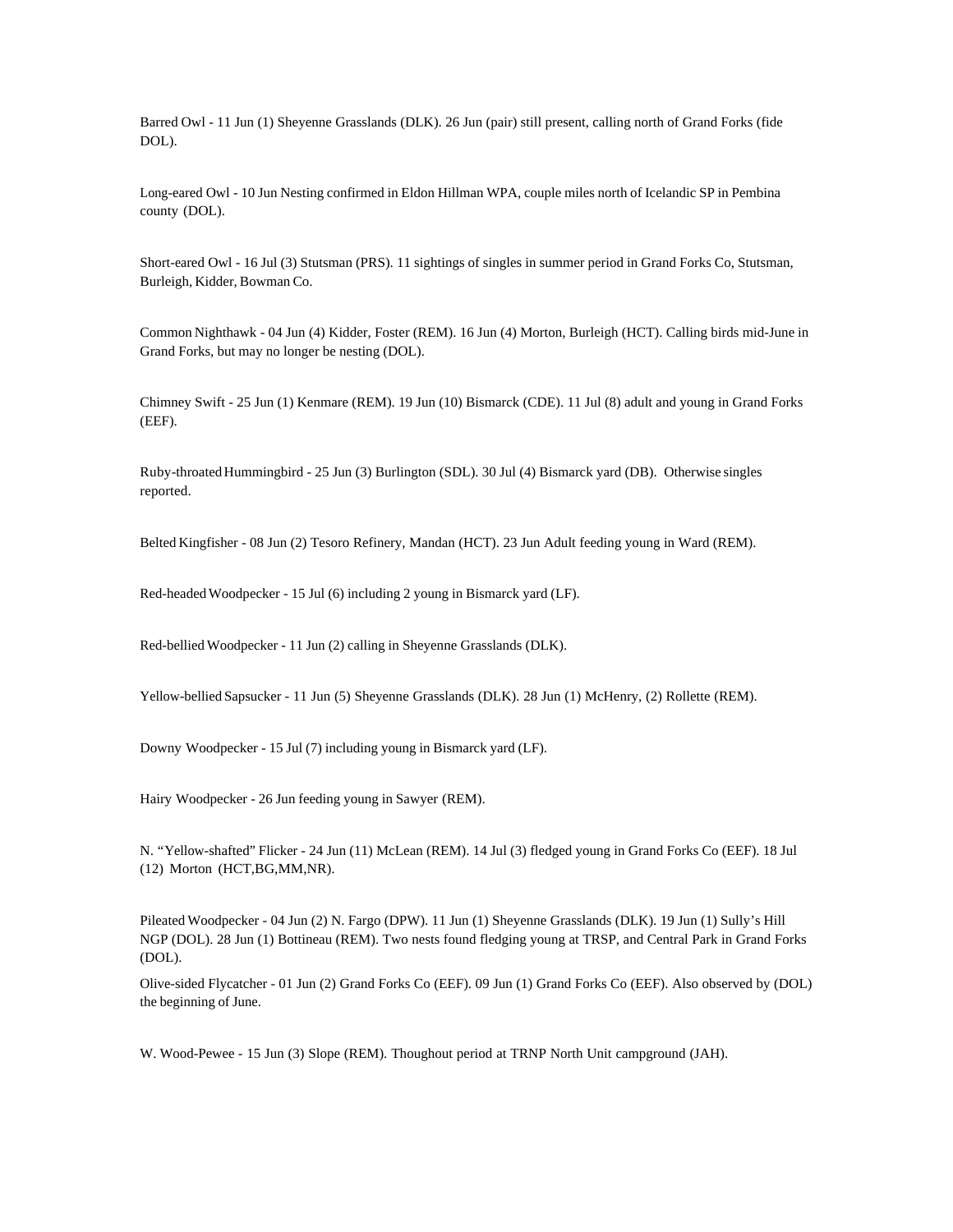E. Wood-Pewee - 04 Jun (4) N. Fargo (DPW). 11 Jun (4) Sheyenne Grasslands (DLK). 18 Jul (3) Morton (HCT,BG,MM,NR). 23 Jul (6) Denbigh (REM).

Yellow-bellied Flycatcher - 01 Jun (1) Oak Park, Minot (REM). Last 04 Jun (1) Grand Forks (EEF), (1) Trefoil Park, Fargo (DPW).

Alder Flycatcher - 04 Jun (6) N. Fargo (DPW). 07 Jun (15) Oak Park, Minot (REM). 11 Jun (1) Sheyenne Grasslands (DLK). Summer observations at CSNWR, TRSP, Pembina Hills, Turtle Mtns.

Willow Flycatcher - 10 Jun (10) Emmons, Morton (HCT). 17 Jun (16) Sheridan (REM). 24 Jun (11) McLean (REM).

Least Flycatcher - 16 Jun (35) Morton (HCT). 18 Jul (2) fledglings in Morton (HCT,BG,MM,NR). 23 Jul (26) McHenry (REM).

Eastern Pheobe - 11 Jun (3) Sheyenne Grasslands (DLK). 13 Jun (2) McHenry (REM). Throughout June and the first 2 days of July (1) singing in Hope (DLK).

Say's Pheobe - 14 Jun (2) Slope(REM). 24 June (3) McLean (REM). 26 Jun (1) Grand Forks Co (DOL). 04 Jul (2) adults with attending young in Burleigh (DLK). 16 Jul (3) side by side on fenceline in Morton (CDE,LRE).

Gr. Crested Flycatcher - 05 Jul (5) Burleigh, including one carrying food. I once thought these birds were uncommon at best in Burleigh/Morton counties (CDE). Common in Turtle Mtns (REM). Common in Pembina and Cavalier counties (DOL).

Western Kingbird - 13 Jul (20) Grand Forks Co (EEF). 30 Jul (163) Burleigh (HCT,CDE).

Eastern Kingbird - 30 Jul (69) Burleigh (HCT,CDE).

Loggerhead Shrike - 03 Jun (3) McLean (REM). 24 Jun (11) Stutsman (PRS). 25 Jun (2) Ransom (DLK). 14 Jul (fledglings) in Burleigh (HCT). 16 Jul (6) Morton (CDE,LRE). Very rare this year in McKenzie (JAH).

**Bell's Vireo** - 08 Jun (1) singing at Beaver Bay Rec area in Emmons where they have been for 4-5 years (HCT).

Yellow-throated Vireo - 04 Jun (4) singing on territory in Grand Forks Co (EEF). 11 Jun (4) Sheyenne Grasslands (DLK).

Warbling Vireo - 04 Jun (15) singing on territory in Grand Forks Co (EEF). 16 Jun (31) Morton (HCT). 28 Jun (many) in Turtle Mtns (REM).

Red-eyed Vireo - 01 Jun (25) Oak Park, Minot (REM). 04 Jun (10) singing on territory in Grand Forks Co (EEF).16 Jun (44) Morton (HCT). 23 Jul (20) Denbigh Exp Forest (REM).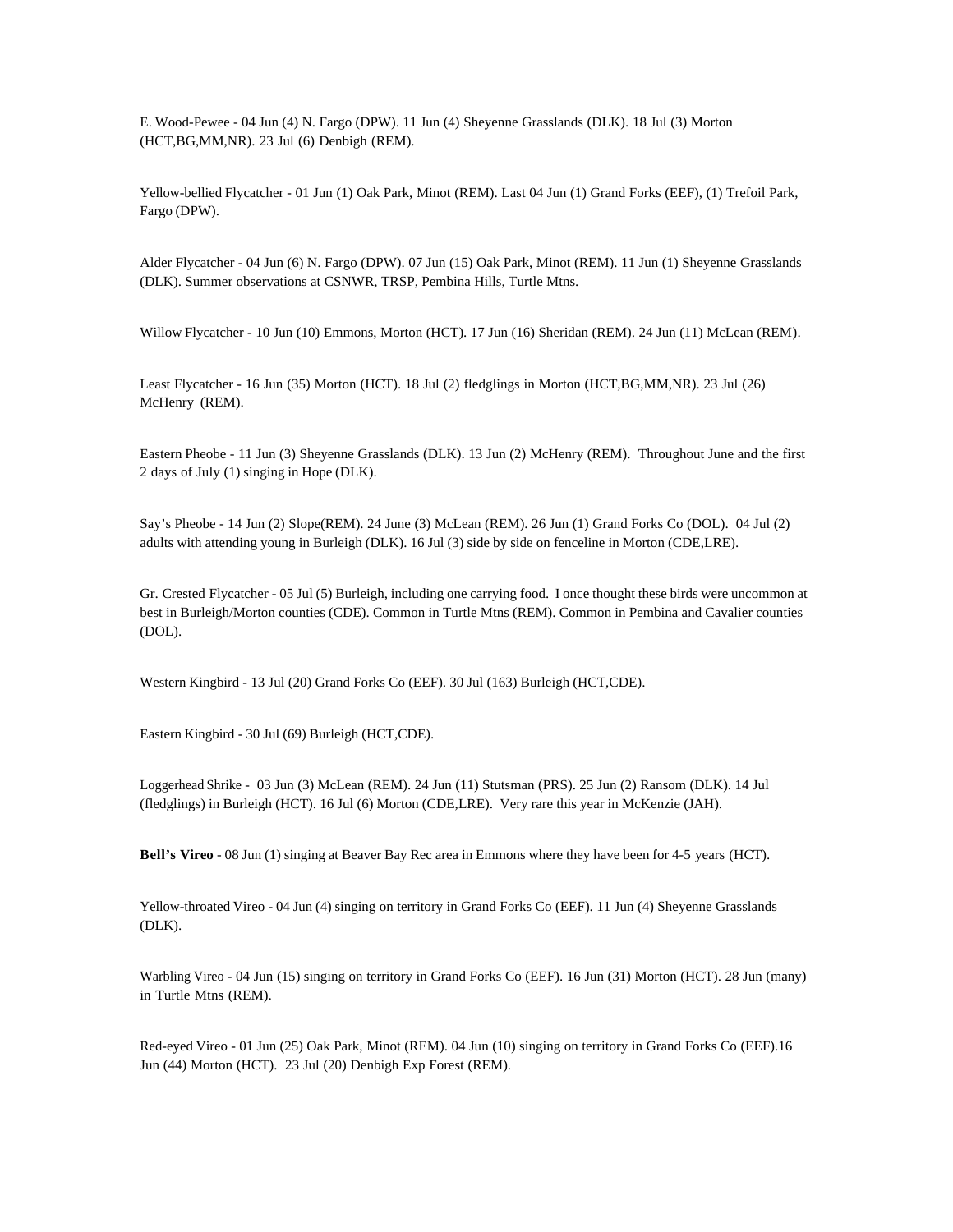Blue Jay - 11 Jun (6) Smith's Grove, Oliver (HCT). 13 Jul (10) Burlington (SDL).

Black-billed Magpie - 04 Jun Adult with 4 fledged young at TRNP North Unit (JAH). Present but in low numbers (REM).

Am. Crow - 4 adults at 2 nests at Tesoro Refinery, Mandan (HCT). Otherwise Present.

Com. Raven - Two separate birds observed during the summer period in Pembina Hills area (DOL).

Horned Lark - 16 Jun (14) Morton (HCT).

Purple Martin - 20 nests with 5-6 eggs each in Buxton, Traill (Sharon Watson, fide EEF). Other wise 5-10 nesters at other locations.

Tree Swallow -11 Jul (52) Burlington (SDL). 25 Jul (710) Grand Forks Co (EEF). 13 broods fledged up until 28 Jul in Buxton, Traill (Sharon Watson).

N. Rough-winged Swallow - 03 Jun (5) Tesoro Refinery, Mandan (HCT). 14 Jun (4) Slope (REM).

Bank Swallow - 16 Jul (460) Burleigh (HCT). 25 Jul (300) MSL (REM).

Cliff Swallow - 13 Jun (1500) MSL (REM). 14 Jul (1900) Burleigh (HCT). 28 Jul (1760) Grand Forks Co (EEF).

Barn Swallow - 15 Jun (15) Morton (HCT). Some still on nests at EOP (EEF).

Black-capped Chickadee - 24 Jun (brood) at Sawyer (REM).

Red-breasted Nuthatch - 23 Jul (4) Denbigh (REM). Observed during period by (DOL).

White-breasted Nuthatch - 11 Jun (10) Smith's Grove, Oliver (HCT).

Rock Wren - 19 Jun (1) carrying food at MacLean Bottoms, Burleigh (CDE).

House Wren - 16 Jun (56) Morton, Oliver (HCT). 31 Jul (12) at residence, Burlington (SDL).

Sedge Wren - 25 Jun (120) on territory in Grand Forks Co (EEF).

Marsh Wren - 25 Jun (50) on territory in Grand Forks Co (EEF).

**Blue-gray Gnatcatcher** - 04 Jun (1) Mickelson Field, N. Fargo (DPW) doc.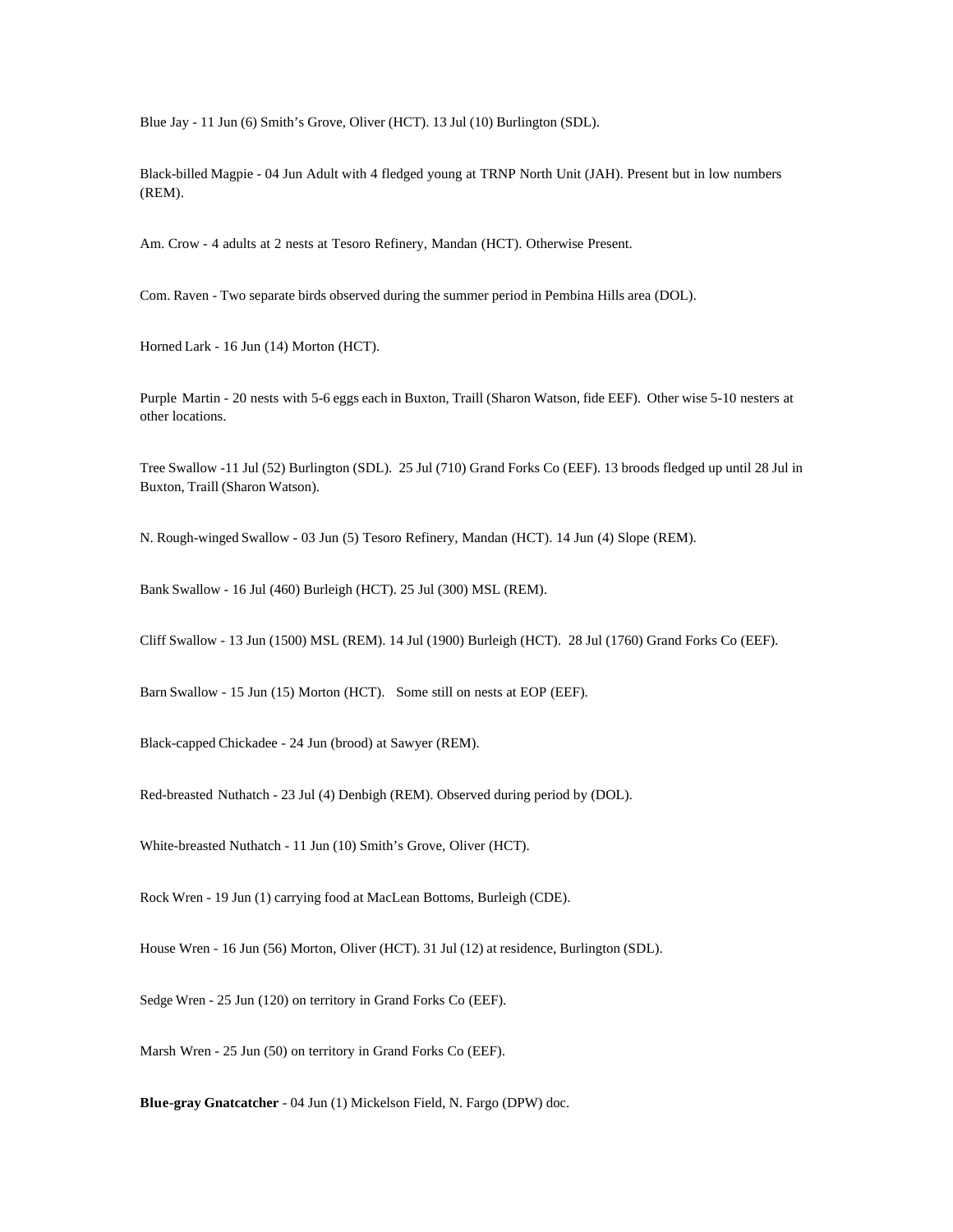Eastern Bluebird - 28 Jun (9) Turtle Mtns (REM). 04 Jul (12) Burleigh (CDE). 19 Jul (14) Burlington (SDL).

Mountain Bluebird - 10 Jun (3a,2y) CSNWR (REM). 13 Jun (8) CSNWR (REM).

**Townsend's Solitaire** - 25 Jul (1) near Caprock Trailhead, TRNP North Unit (JAH). [Accidental in summer.]

Veery - 13 Jun (3) CSNWR (REM). 16 Jun (1) Smith's Grove, Oliver and (1) Morton (HCT). 26 Jun (1) UND Forest River field station (DOL). 28 Jun (9) Turtle Mtns (REM). 11 Jul (2) Burlington (SDL). Common in Pembina Hills and Gorge (DOL).

**Swainson's Thrush** - Last 10 Jun (1) Grand Forks (Tim Driscoll). 3 other early June sightings. Mid-July (singing) at Lake Metigoshe SP (PB). [No nesting records for the state.]

Am. Robin - 08 Jun (35) Emmons (HCT).

Gray Catbird - 01 Jul adult carrying food in Hope (DLK). 09 Jul adult with fledged young at nest in Grand Forks Co, still some on nests at EOP (EEF).

N. Mockingbird – 01 Jun (1) NPRC (JAS). 04 Jun (1) Ypsilanti (HAK). 18 Jun (2) Valley City (JL). 20 Jun (1) Minot (David Walsh, fide REM). Photographed.

Brown Thrasher - 09 Jul (2) adults with fledged young at nest in Grand Forks Co (EEF).

Eur. Starling - 02 Jun (100) Tesoro Refinery, Mandan (HCT). 02 Jun (6) fledged young in Grand Forks (EEF). 11 Jun feeding young in Ward (REM).

Sprague's Pipit - 06 Jun (7) McHenry (DLK). 12 Jun (8) Burke (REM). 14 Jul (18) Burleigh (HCT).

Cedar Waxwing - 01 Jun (35) Oak Park, Minot (REM). 10 Jun (50) McHenry (REM).

Tennessee Warbler - Last spring 09 Jun (1) Oak Park (REM). First fall 21 Jul (1) Grand Forks (DOL).

Orange-crowned Warbler - 28 Jun (1) Bottineau Co (REM). Several spots in Pembina and Cavalier counties, especially the Pembina gorge (DOL).

Nashville Warbler - 18 Jul (1) Little Heart Bottoms, Morton (HCT,BG,MM,NR). [A very early migrant, and unusually far west.]

Northern Parula - 04 Jun (1) N. Fargo (KRC).

Yellow Warbler - 01 Jun (30) Oak Park (REM). 16 Jun (78) Morton, Oliver (HCT).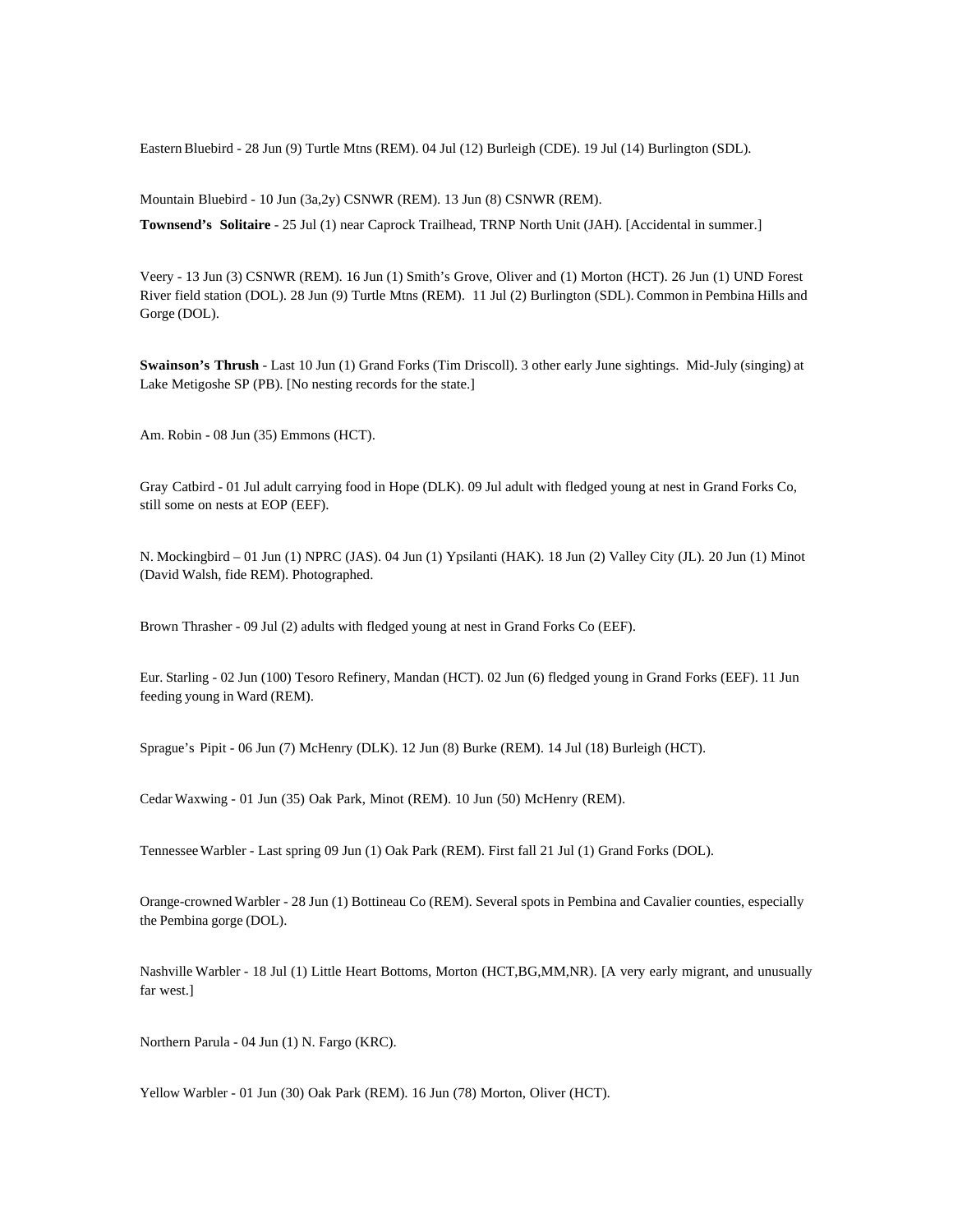Yellow-rumped Warbler - (4) singing males at Icelandic State Park, Pembina (DOL). Also one north of Gunlogson in mature conifers (DOL).

Blackpoll Warbler - 02 Jun (1) GF Cemetery (EEF).

Black-and-white Warbler - 13 Jun (1) CSNWR (REM). 14 Jun (2) Slope (REM). 14 Jun (2) Burlington (SDL). 16 Jun (1) Huff Hills, Morton (HCT). 28 Jun (2) Turtle Mtns (REM). Present in 4 locations along the Forest River, Grand Forks Co (DOL).

American Redstart - 14 Jun (2) Slope (REM). 16 Jun (27) Oliver, Burleigh (HCT). 28 Jun (26) Turtle Mtns (REM).

Ovenbird - 11 Jun (10) Sheyenne Grasslands (DLK). 16 Jun (18) Oliver, Morton (HCT).

N. Waterthrush - 13 Jun (1) CSNWR (REM). 28 Jun (25) Turtle Mtns (REM). (2) present at the east end of Sweetwater Lake at Sully's Hill (DOL). Never found so many in the Pembina Hills and Gorge as this year. 30 or more observed over a weekend (DOL).

Mourning Warbler - 28 Jun (6) Turtle Mtns (REM).

Common Yellowthroat - 16 Jun (66) Oliver, Morton (HCT).

Wilson's Warbler - 18 Jul (1) Little Heart Bottoms, Morton (HCT, BG, MM, NR). [Earliest fall migrant.]

Yellow-breasted Chat - 16 Jun (6) Morton (HCT). 04 Jul (3) Burleigh (CDE).

Scarlet Tanager - 12 Jun (1) at TRSP (DOL), present (EEF). 26 Jun (1) nw of McCanna along the Turtle River (DOL). 10 June (2) Pembina Hills/Gorge (DOL).

**Summer Tanager** – 01 Jun (1) Little Yellowstone Park, Ransom (JL). [No doc.]

Spotted Towhee - 16 Jun (24) Morton (HCT). 04 Jul (24) Burleigh (CDE).

Eastern Towhee - 10 June (several) Pembina Hills/Gorge, including mating pair (DOL).

Chipping Sparrow - 02 Jul (40) Burleigh (HCT,CDE).

Clay-colored Sparrow - 04 Jul (27) singing on territory (EEF). 30 Jul (100 Burleigh (REM,SDL).

Brewer's Sparrow - 15 Jun (10) Bowman (REM). 30 Jun (1) Williams near Williston (PB). [Well north of regular range.]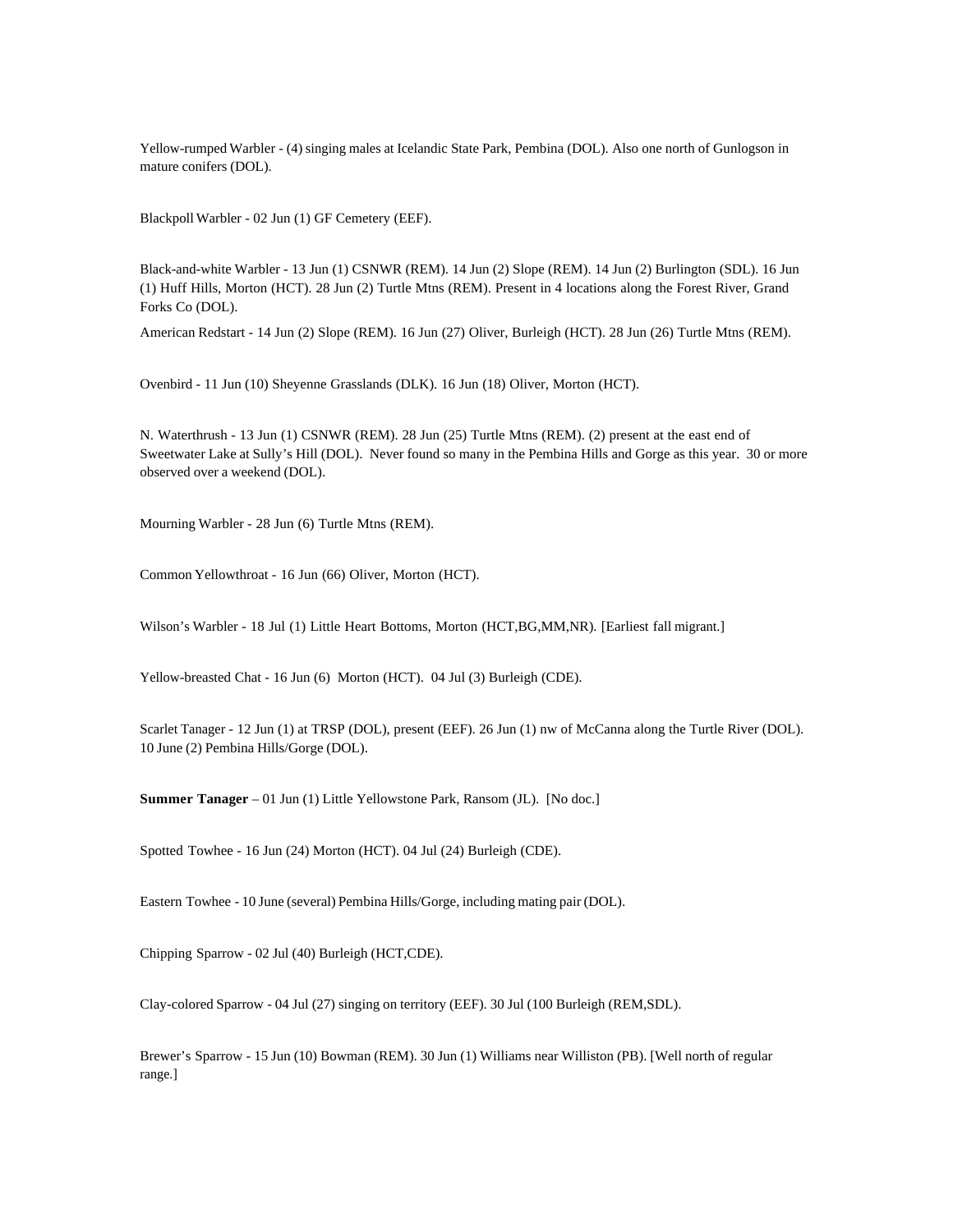Field Sparrow - 11 Jun (6) singing plus (1) carrying food in the Sheyenne Sandhills (DLK). 16 Jun (22) Morton (HCT). 26 Jun (1) singing ne of Fordville Dam where has been present for 5 years. Maybe only reliable spot in northeast ND (DOL).

Vesper Sparrow - Species seems a lot scarcer in the wet cycle the Red River Valley is in, but reliable at Fordville Dam area (DOL).

Lark Sparrow - 04 Jun (6) Grand Forks Co (EEF). 16 Jun (28) Morton (HCT). 29 Jun (9) Ward (REM).

Lark Bunting - 02 Jun (4) Coleharbor (CH). 10 Jun (1) McHenry (REM). 19 Jun (1) Kidder (REM). 19 Jun (1) LLNWR (CDE). 24 Jun (250) Golva BBS, Golden Valley (MAG). 01 Jul (150) Solen BBS (MAG). 07 Jul (1) 4 miles north of LLNWR (PCV).

Savannah Sparrow - 25 Jun (120) Grand Forks Co (EEF). 25 Jun feeding young at Lostwood NWR (REM).

Baird's Sparrow - 04 Jun (4) Kidder (REM). 06 Jun (1) McHenry (DLK). 11 Jun (3) Ward (REM). 25 Jun nest with young at Lostwood NWR (REM). 06 Jul (3) nw of Wing, Burleigh (NAB).

Grasshopper Sparrow - 17 Jun (35) Sheridan (REM). 26 Jun (several) singing at Fordville Dam (DOL). 30 Jul (35) Burleigh, including feeding young (REM,SDL).

**Henslow's Sparrow** - 03-04 Jun (1) Foster found by a Prairie Potholes and Birding Festival participant during a field trip. Bird remained for a few days and was seen/heard by many (fide DOL),photo. Also 07 Jun (DWR). 11 Jun (1) Ransom (DLK), doc. 25 Jun (2) Eddy Co (LDI,TR).

The story from the Prairie Potholes Festival on 03 June from (DOL). How this bird was discovered makes for an interesting story. While I was leading a birding tour as a part of the festival, Brenda Johnson from Idaho brought to my attention a very distant sparrow across the marsh to the south. The light and distance made even a scope view darned hard to make anything out about the bird except for one thing. It was singing by throwing it head back for less than a second, so the song was very, very short. We couldn't hear the song from the road. Another member of our birding group, Jeff Bouton, who is familiar with Henslow's, thought it might be that species. With that suggestion, we walked closer to the bird. Soon we were hearing the song of Henslow's, and numerous images were obtained and posted to the website. Thanks to Brenda and Jeff for a memorable bird!!

LeConte's Sparrow - 03 Jun (10) Foster (REM). 17 Jun (8) Sheridan (REM). 25 Jun (5) Burke (REM). 27 Jun (6) Rollette (REM). 02 Jul (1) Slade NWR (GK).

Nelson's Sharp-tailed Sparrow - 03 Jun (13) Foster, McLean (REM). 23 Jul (7) McHenry (REM). 27 Jul (8) Rollette (REM).

Song Sparrow - 04 Jun (42) singing in Grand Forks Co (EEF). 16 Jun (31) Morton (HCT). Swamp Sparrow - 13 Jun (4) CSNWR (REM).

Harris's Sparrow - 02 Jun (1) Grand Forks Co (EEF).

McCown's Longspur - 15 Jun (4) Bowman (REM).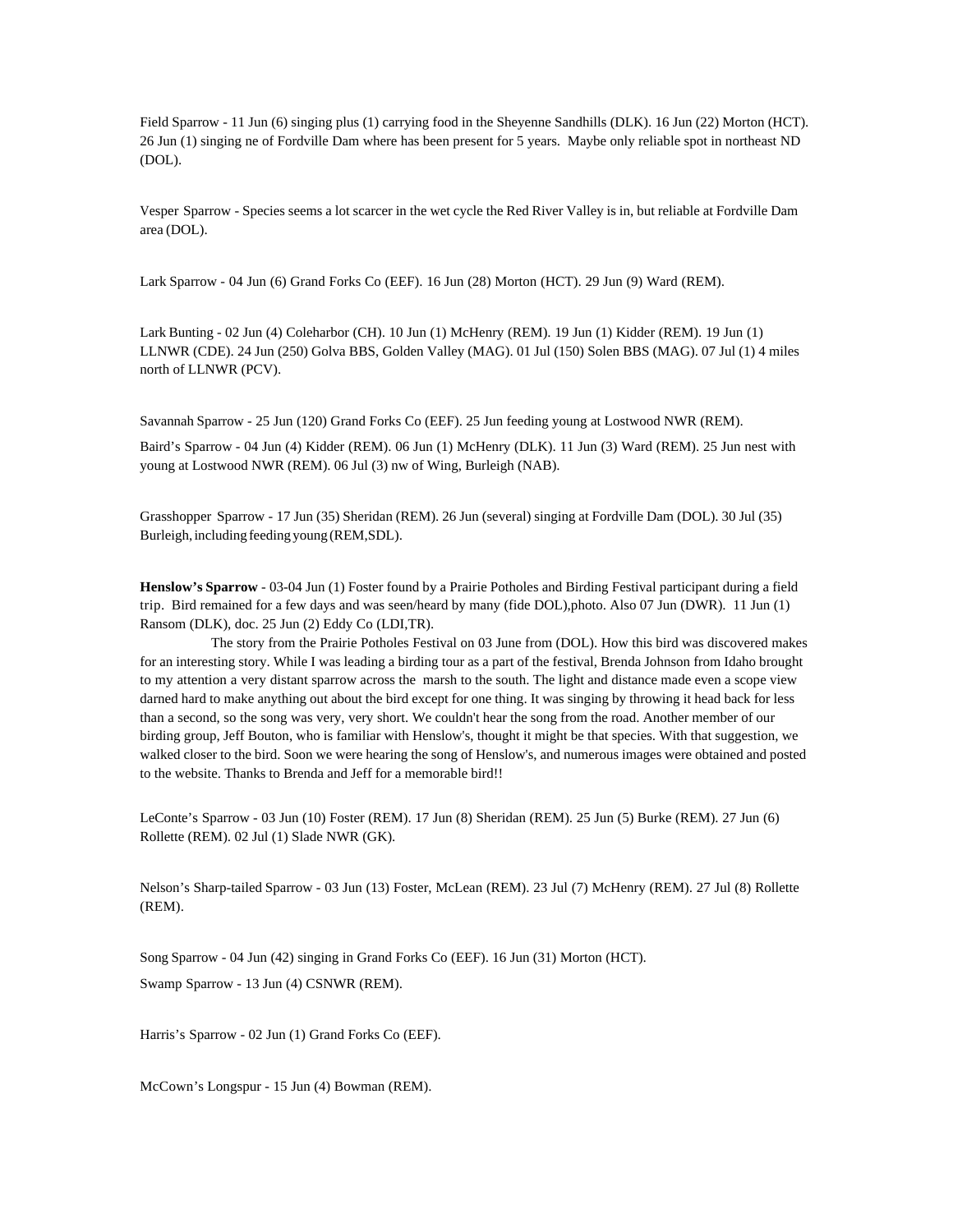Chestnut-collared Longspur - 05 Jun (1) female on nest of 4 eggs at Chase Lake NWR (CDE). 11 Jun (75) Ward (REM). 13 Jun feeding young in McHenry (REM). 14 Jul (26) Burleigh (HCT).

N. Cardinal - 01 and 04 Jun (1) N. Fargo (DPW). 17 Jul (1) male at feeder in Larimore (EEF). Two pairs nesting in Grand Forks (DOL).

Rose-breasted Grosbeak - 11 Jun (4) Sheyenne Grasslands (DLK). 11 Jul (4) fledged young in Grand Forks (EEF). 21 Jul (4) Burlington (SDL). 27 Jul (1) LLNWR Hdqtrs (NAB,JW).

Black-headed Grosbeak - 11 Jun building nest in Smith's Grove, Oliver (HCT). 16 Jun (10) Morton (HCT). 21 Jul (4) Burlington (SDL). 27 Jul (1) Sawyer (REM).

**Blue Grosbeak -** 01 Jul adult female with first summer male on fenceline in southeast Morton (MAG). 09 Jul (1) adult male 2 miles southeast of the (MAG) sighting, Morton (CDE,HCT).

Lazuli Bunting - 16 Jun (6) Oliver, Morton (HCT). 21 Jul (3) singing near MSL (REM). Present and common in McKenzie (JAH).

Indigo Bunting - 04 Jul (1) Burleigh (CDE). 06 Jul (1) Goose River Valley (DLK). 20 and 21 Jul (1) singing in shelterbelt near MSL (REM).

Dickcissel - First 09 Jun (1) Richland (KRC). 24 Jun (10) McLean (REM). 13 Jul (32) south Morton (HCT). 24 Jul (12) Pierce, Wells, McHenry (REM). Still present EOP in Burleigh (HCT,CDE), (REM,SDL).

Bobolink - 24 Jun (122) McLean (REM). 30 Jul (105) Burleigh (REM,SDL).

Red-winged Blackbird - 09 Jul (5000) Lake Patricia, Morton (HCT,CDE).

Western Meadowlark - 08 Jun (220) Emmons (HCT). 30 Jul (200) Burleigh (REM,SDL).

Yellow-headed Blackbird - 08 Jun (47) Emmons (HCT). 25 Jun (1) fledgling in Burke (REM). 25 Jul (2) scolding females, and carrying food in Steele (DLK).

Brewer's Blackbird - 16 Jul (500) Burleigh (CDE). 30 Jul (25) Burleigh, McHenry (REM,SDL).

Common Grackle - 02 Jul (200) Burleigh (HCT,CDE).

Brown-headed Cowbird - 04 Jun (70) Grand Forks Co (EEF). 08 Jun (112) Emmons (HCT).

Orchard Oriole - 04 Jun (42) singing in Grand Forks Co (EEF). 08 Jun (18) Morton, Emmons (HCT). 30 Jul (8) Burleigh (REM,SDL).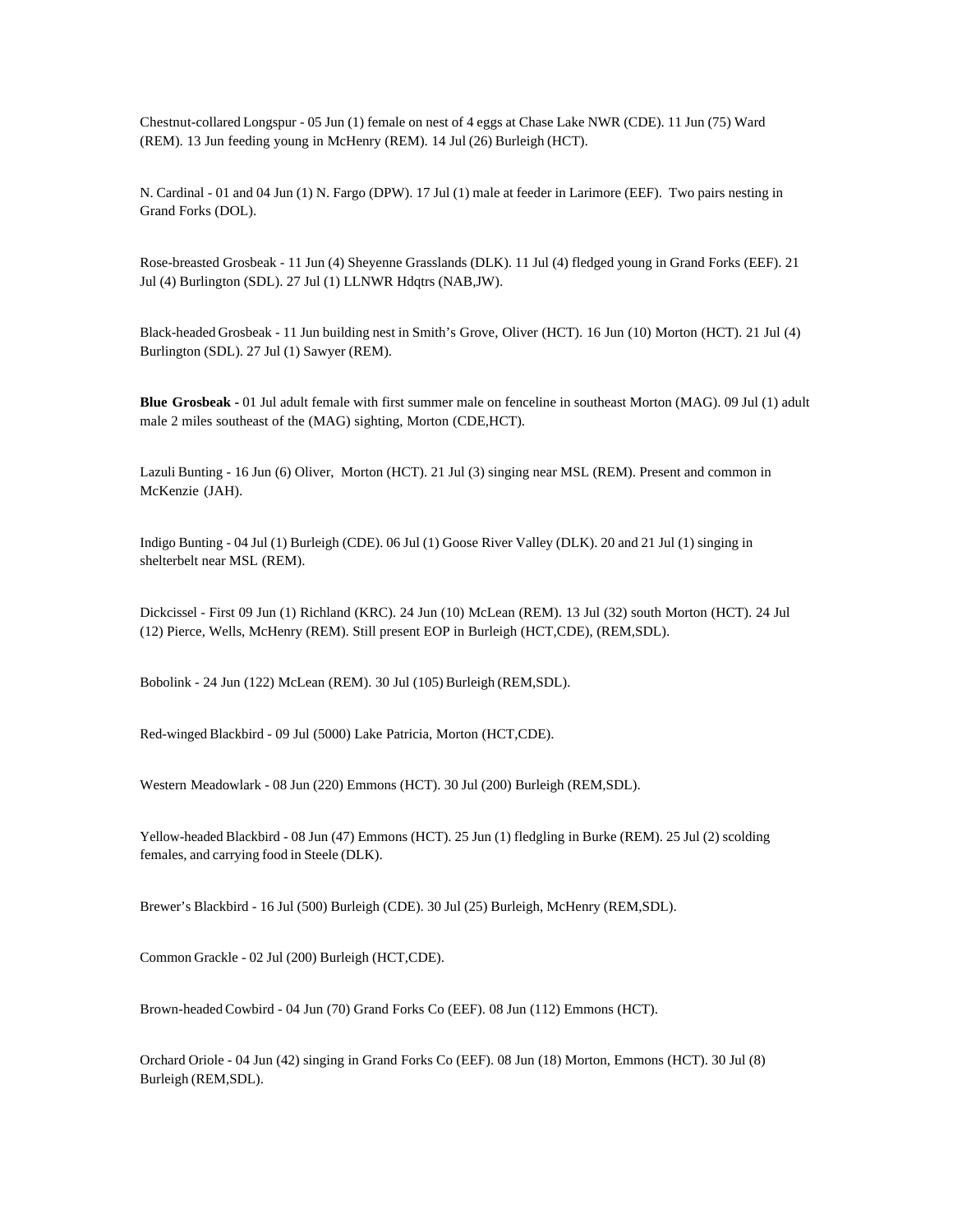Baltimore Oriole - 04 Jun (32) singing in Grand Forks Co (EEF). 14 Jun (1) Slope (REM).

Purple Finch - 10 Jun (pair) at Icelandic State Park (DOL).

White-winged Crossbill – 02-05 Jul (1) Ross at feeder (Barb Meiers fide Jane Kostenko).

House Finch - 11 Jun (3) fledged young in Grand Forks (EEF). 31 Jul (18) Mandan (HCT).

Pine Siskin - 18 Jun (10) Sully's Hill NGP visitors center (DOL). Present the beginning of June, but at some point just faded away. First fall 29 Jul (4) Jamestown (LDI).

Am. Goldfinch - 16 Jun (51) Morton (HCT).

House Sparrow - 16 Jun (26) Morton (HCT). 28 Jun (1) fledged young begging from male in yard (EEF).

#### **OBSERVERS: (from east to west, compilers underlined)**

FARGO: Robert H. O'Connor, Patrick Beauzay, Keith R. Corliss, Connie M. Norheim, Mark Otnes, Wanda Peterson, Dean W. Reimer, Dennis P. Wiesenborn.

GRAND FORKS: Eve E. Freeberg, David O Lambeth, Betsy Batstone-Cunningham, Tim Driscoll, Jack & Jean Johnston,

Kay Juhnke, Sharon/Alan Watson.

HOPE: Donald L. Kubischta

ARROWWOOD NWR: Paulette Scherr Mark L. Vaniman, Stacy L. Whipp

NORTHERN PRAIRIE RESEARCH CENTER, JAMESTOWN: Larry D. Igl, Rick Bohn, Tom Buhl, L. Tom Denniston, Colin

Dovitchin, Ben Geaumont, Amy Igl, Hal Kantrud, Steve P. Lane, Travis Runia, Jill A. Schaffer, Terry L. Schaffer, H.

Tom Sklebar, Marsha A. Sovada.

LONG LAKE NWR: Gregg & Linda Knutsen, Christina Barba, Natoma A. Buskness, Erik Kroening, Jeremy Kuiper, Kyla Schneider, Aaron VanNingen, Paul C.VanNingen, Jayson Wagner, Wendy J. Wollmuth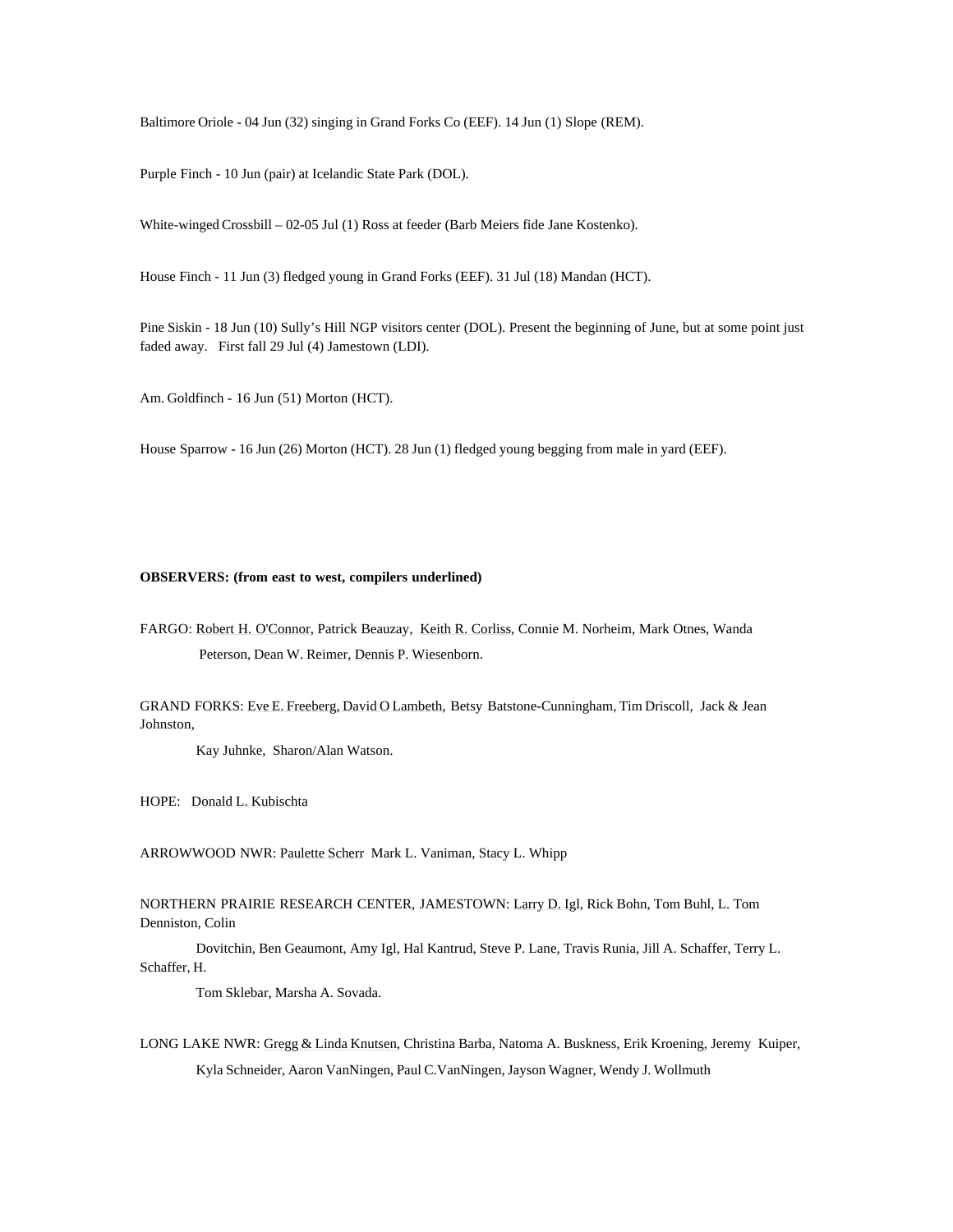BISMARCK/MANDAN: Clark H. Talkington, Riley Case (Indiana), William A. Cornatzer, Scott Eckroth, Corey D. Ellingson,

 Linda R. Ellingson, Tammy K. Ellingson, Lowell Fahrni, Barbara Galambos (Minneapolis), Mark A. Gonzalez,

 Elizabeth Ihle (Virginia), Margaret Mason, Philip Mason, Arlie/Vicki Reiswig, Kim Risen (MN), Nancy Russell

(Minneapolis), Dan L. Rogers, Lee S. Talkington,

AUDUBON NWR – Craig Hultberg, Mike Filkowski, Chad Klindtworth, Weston Weisenberger.

MINOT: Ron E. Martin, Sherry D. Leslie, Gary T. Leslie, David Walsh

DES LACS NWR: Darla M. Leslie, Duane C. Anderson, Curtis Golde, Dean Knauer, Tom M. Pabian.

GRASSY BUTTE: John A. Heiser

# **ABBREVIATIONS:**

CSNWR - J. Clark Salyer NWR

GF Lagoons - Grand Forks Lagoons

KSNWR - Kelly's Slough NWR

LLNWR – Long Lake NWR

MSL - Minot Lagoons

NPRC - Northern Prairie Research Center - Jamestown

NWR - National Wildlife Refuge

TRSP - Turtle River State Park

TRNP - Theodore Roosevelt National Park

USNWR - Upper Souris NWR

## **ND LISTSERVE CONTRIBUTORS:**

Betsy Batstone-Cunningham - Grand Forks Patrick.Beauzay - Fargo Mel & Elaine Bennefeld - N. Fargo Diane Bingeman - Beach Dan Buchanan - Jamestown Doug Chapman - Sioux Falls, SD Rich & Bonna Cunningham - Bismarck Nancy Drew - Clifford Wayne & Wanda Easley - Harvey David M. Farmer - Hazen